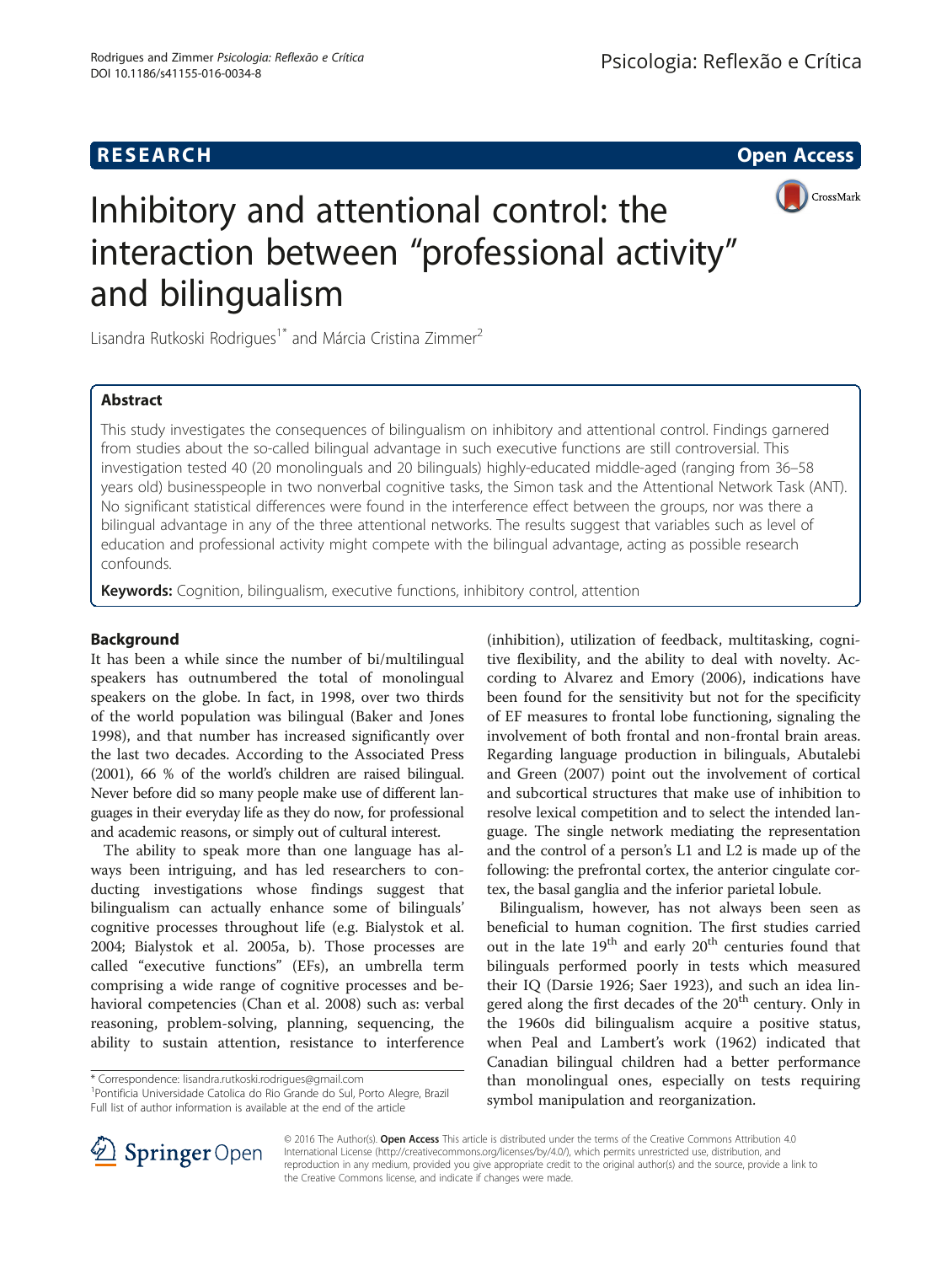In the last two decades or so, bilingualism has become a point of interest for cognitive sciences such as psycholinguistics and neurolinguistics. A substantial number of studies have consistently found significant cognitive differences between bilinguals and monolinguals in some age groups. Regarding disadvantages, all related to linguistic performance, bilingual children usually have a smaller vocabulary in each of their languages – although their total vocabulary is bigger than that of a monolingual child – and are also slower in lexical access (Bialystok and Feng [2011](#page-8-0)). The same is true for bilingual adults and the elderly. They all tend to be slower in picture naming tasks, to obtain lower scores on verbal fluency tasks (Gollan et al. [2002](#page-8-0)), to show slower semantic fluency (Gollan et al. [2002\)](#page-8-0), and to experience more interference in lexical decision (Ransdell and Fischler [1987\)](#page-9-0). Besides, bilingual speakers are more susceptible to tip of the tongue states, (Gollan and Acenas [2004\)](#page-8-0) which consist of "a temporary inaccessibility of information that one is sure exists in long-term memory and is on the verge of recovering" (Abutalebi and Green [2007,](#page-8-0) p. 250).

However, most of the differences tend to be advantageous and are related to cognitive performance. Bilingual children, for example, outperform monolinguals when faced with problems containing conflicting or misleading cues, especially on conditions in which the demands for inhibitory control (the ability one has to deliberately inhibit dominant, automatic, or prepotent responses when it is necessary; Miyake et al. [2000](#page-9-0)) are high (Martin-Rhee and Bialystok [2008](#page-9-0)). Furthermore, they show greater mental flexibility (Peal and Lambert [1962](#page-9-0)), enhanced metalinguistic awareness (Cummins [1978](#page-8-0)), and increased creativity (Kessler and Quinn [1987\)](#page-8-0). The same is true for bilingual adults, especially when it comes to nonverbal tasks demanding higher executive control skills. In the Simon task (Bialystok et al. [2004\)](#page-8-0), for example, bilinguals have shorter reaction times (RTs) for both congruent and incongruent trials (Bialystok et al. [2004](#page-8-0); Bialystok et al. [2005a](#page-8-0), [b;](#page-8-0) Bialystok [2006](#page-8-0)), and in the Attentional Network task (ANT) (Fan et al. [2002](#page-8-0)), bilinguals usually show faster RTs, a smaller conflict effect and smaller switch costs (Costa et al. [2008\)](#page-8-0).

As a whole, the so-called bilingual advantage corresponds not only to a greater inhibitory and attentional control, but also to a 4.1-year delay on the onset of the symptoms of dementia like Alzheimer's (Bialystok et al. [2007;](#page-8-0) Craik et al. [2010](#page-8-0)), given that bilingualism also promotes cognitive reserve, i.e. the protective effects of experience against cognitive decline with aging (Bialystok [2009\)](#page-8-0). Such advantage is closely intertwined with the concept of code-switching – a complete shift to another language for a word, phrase or sentence (Grosjean [2001\)](#page-8-0).

Grosjean ([2001](#page-8-0), p. 2) explains that "the state of activation of the bilingual's languages and language processing

mechanisms, at a given point in time, has been called the language mode". In the monolingual language mode, a bilingual person partially deactivates one language, whereas in the bilingual language mode, a base language is chosen, the other language is activated and called on in the form of code-switches and borrowings. Codeswitching demands a greater executive and attentional control, and probably has strong effects on nonverbal tasks as well. That is due to the fact that language control in bilinguals relies on a neural system shared with more general cognitive control processes, that is, the dorsal anterior cingulate cortex, which is responsible for detecting and aiding the resolution of conflicts not only in the verbal, but also in the nonverbal domain (Abutalebi et al. [2012\)](#page-8-0).

Green ([1998](#page-8-0)) designed the Inhibitory Control Model (the IC Model) in order to explain bilinguals' ability to speak one language rather than another, to code-switch, and also to translate between the languages spoken. If Green's model is right, bilinguals are able to control their two language systems by inhibiting potential competitors for production at the lemma level, by virtue of their language tags. Each lexical concept is associated with a lemma that specifies its syntactic properties, leading to the activation of an associated word form.

Inhibitory control and attention are the EFs chosen for the present study because although inhibitory control in bilinguals has been extensively investigated, the results are still controversial, for a lot of studies have not been able to replicate the bilingual advantage found by Bialystok et al. ([2004](#page-8-0)), as pointed out by Hilchey and Klein's [\(2011](#page-8-0)) and Paap and Greenberg's ([2013](#page-9-0)) reviews. Regarding attention, this study used a model composed by three networks, namely, executive control, orienting and alerting networks. The three attentional networks have been the focus of several studies including bilinguals (e.g. Costa et al. [2008](#page-8-0), [2009](#page-8-0); Hernandez et al. [2010](#page-8-0); Marzecová et al. [2013;](#page-9-0) Videsott et al. [2012](#page-9-0)), and the bilingual advantage seems not to be restricted only to the executive control network.

The three attentional networks have been traditionally understood as independent from one another (Fan et al. [2002](#page-8-0)), although researchers acknowledge the fact that they cooperate and work closely together. The executive control network includes the monitoring and resolution of conflict between computations in different neural areas, such as planning or decision making, error detection, conditions judged to be difficult or dangerous, regulation of thoughts and feelings, and the overcoming of habitual actions (Raz and Buhle [2006\)](#page-9-0). It can be measured by tasks such as the Simon task (Bialystok et al. [2004](#page-8-0)) and the flanker, part of the ANT task (Fan et al. [2002](#page-8-0)), for they offer an incompatibility between the dimensions of the stimulus and the response, as shall be described in the Instruments section.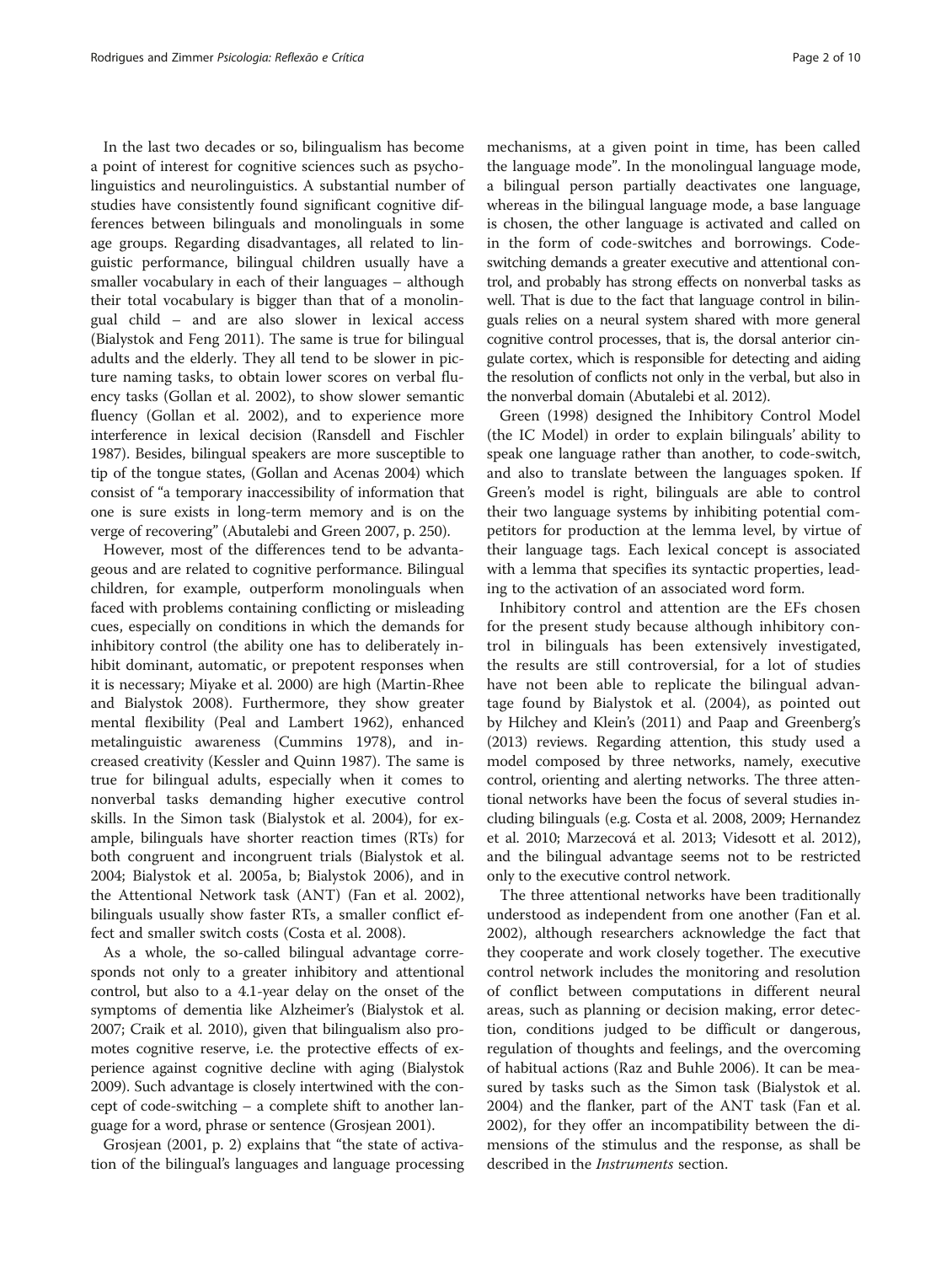The orienting network corresponds to the ability to select specific information from among multiple sensory stimuli. It can be measured by shorter RTs in trials where a spatial cue is offered, giving information on the location. There are two types of orienting: 1) exogenous orienting, when the flash of a cue automatically captures attention to a specific location, and 2) endogenous orienting, when a central arrow points to one of two lateralized target presentation locations (Raz and Buhle [2006](#page-9-0)). In the ANT task, responses to spatial cued trials are subtracted from responses to center cued trials, allowing us to measure the efficiency of the orienting network (Costa et al [2008](#page-8-0)).

The alerting network refers to the ability to increase and maintain response readiness in preparation for an impending stimulus. There are two types of alertness: phasic alertness (task specific) and intrinsic alertness (a general cognitive control of arousal). The efficiency of this network can be measured by the ANT task by subtracting the responses to trials that offer a temporal cue from those that do not (Raz and Buhle [2006](#page-9-0)).

Considering the issues above, this experimental study of empirical nature investigated middle-aged monolinguals and bilinguals matched in age, education and profession (businesspeople), in two nonverbal cognitive tasks. The Simon task (Bialystok et al. [2004\)](#page-8-0) was used for testing inhibitory control and attention, while the ANT task (Fan et al. [2002](#page-8-0)) assessed the executive control network (with an inhibitory control component) and the alerting and orienting networks. The purpose of focusing on these groups of participants was twofold, replicating some of the experiments conducted previously with another population of participants regarding: 1) age; and 2) profession. Concerning age, the findings on the so-called bilingual advantage in such EFs are still controversial, and we perceived a lack of studies on the effects of bilingualism regarding middle-aged adults, as compared to the considerably high number of studies and robust findings on the bilingual advantage among other age groups, such as children and elderly people. Concerning profession, businesspeople are naturally faced with strong cognitive demands on a daily basis while negotiating and making online administrative and financial decisions. They are required to be extremely objective when it comes to critical decisions, being able to focus on tasks and problems and ignoring distracting stimuli, not allowing themselves to be influenced by minor issues that are not urgent. Thus, their problem solving, multitasking and inhibitory control skills are constantly demanded. As a result, the cognitive demands of their professional activity could act as a natural competitor with bilingualism in strengthening these EFs. It is important to underscore the fact that no previous work has addressed such population in any of these regards,

nor has the ANT task been applied to such age group with the same format and purposes. Furthermore, what seems to be unique about this specific population is the fact that it must be the sample with the highest level of education, at least among Brazilian studies, and that alone deserves careful investigation.

## Method

## Participants

There were 40 participants in this experiment, divided into two groups, 20 monolingual and 20 bilingual businesspeople (managers or directors) working in different companies located in Porto Alegre, Canoas, São Leopoldo, Portão, Pelotas and Rio Grande, in Rio Grande do Sul, Brazil. They were matched in age (36 – 58) and education (they all had at least one university degree), and were all right-handed. There were 15 male and 5 female monolinguals, mean age 47.2 years and educational level 18.6 years; and 14 male and 6 female bilinguals, mean age 48.1 years and educational level 18.4 years. There were more men than women because direction and management activities in Brazil seem to be still mostly performed by men. Thirty-eight participants had Brazilian Portuguese as L1 (two bilinguals had German/Pomeranian or Italian as L1), but they were all born and raised in Brazil. Participants' L2 varied (15 spoke English as L2, three spoke Spanish, and two spoke Brazilian Portuguese). The bilinguals use their L2 for different purposes and in different situations: in frequent or sporadic business meetings and trips, conference calls via Skype, phone calls and sometimes at home or travelling with friends and family. The study was approved by the Ethics Committee of UCPel (RS), Brazil (document nr. 16028/2012). Most of the participants were contacted, interviewed and tested at their work places by the same examiner using the same equipment and instructional protocols. The participants were asked about video game use (the ones who used to be or still were regular players were ruled oud) for it promotes strong speed advantages to answer to the stimuli to such a degree that bilingualism can do little to further improve the RTs measured by the tasks (Bialystok et al. [2005a, b](#page-8-0)). However, due to their professional activity, all of them are very familiar with computers. No instruments were used to measure social economic status, but it was assumed to be equivalent among them, considering their level of education and jobs. No reward was offered to them, who were invited to be part of an experiment which would investigate the cognitive differences resulting from the use of an L2 on a regular basis.

## Apparatus

The participants were placed in a quiet room where they could concentrate to perform the tasks. The examiner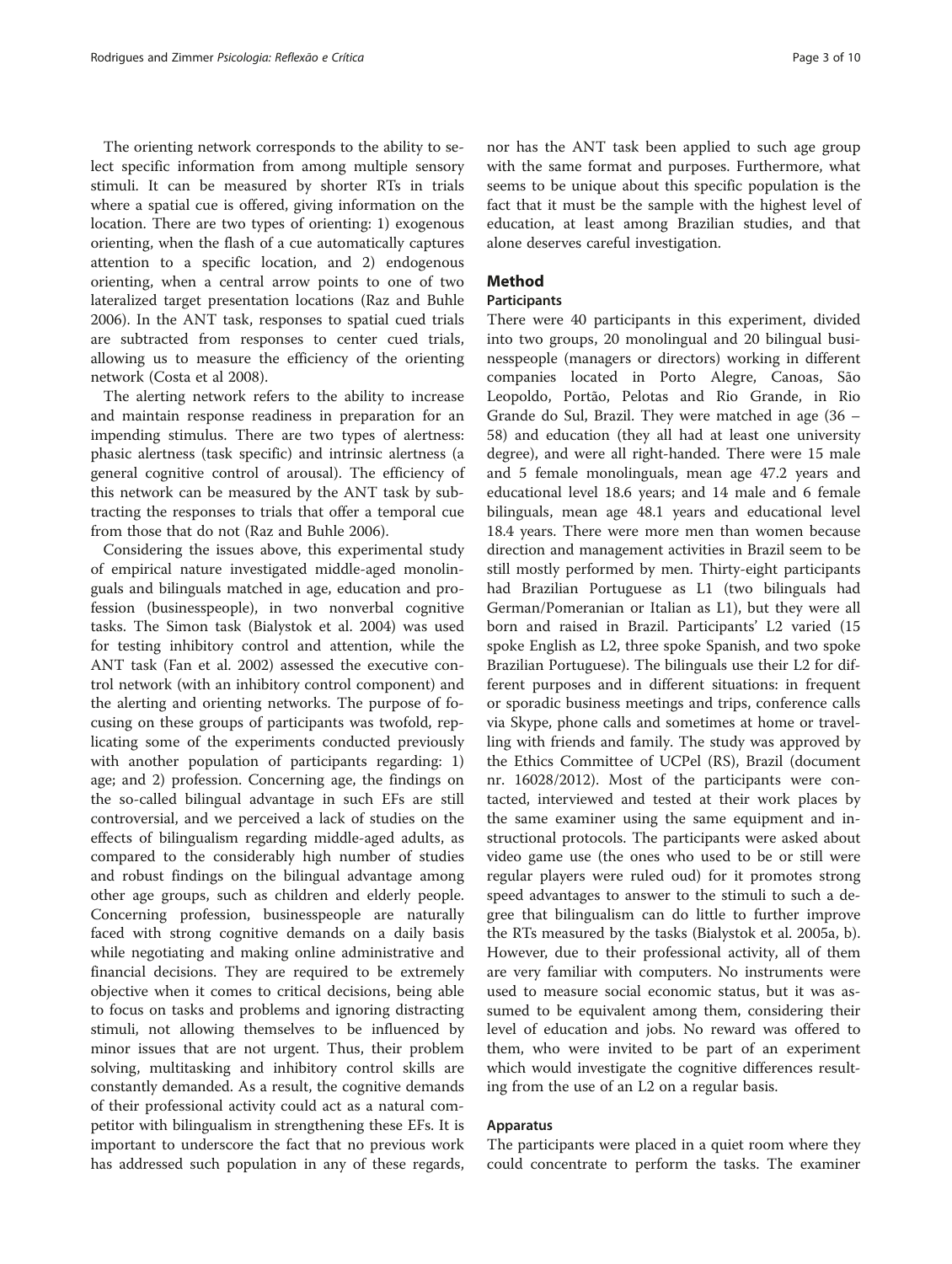started each interview with a participant signing a Free and Informed Consent Form, followed by a Screening Questionnaire and a Linguistic Background Questionnaire (Zimmer and Bonini [2008\)](#page-9-0), to be answered orally, question by question. The former questionnaire contained questions about personal information such as handedness, level of education, history of health problems and medicine use. Participants who followed a prescription of antidepressants or anxiolytics or anything else that could interfere with the results of the research were ruled out at this stage. The latter contained questions about their social life, professional activity, the languages spoken, as well as travelling and intercultural experience. Questions regarding the age and context of acquisition of their L2/L3, and the amount and frequency of use of their language(s) regarding speaking, reading and writing allowed us to classify the participants as monolinguals or bi/multilinguals. Neither fluency nor proficiency were the key issues to classify them as bi/multilinguals, but the regular use of two or more languages (Grosjean [2010\)](#page-8-0). Only one participant was ruled out after the Screening Questionnaire, while nobody was ruled out after the Linguistic Background Questionnaire. The examiner filled out the questionnaires, which were then followed by two computerized cognitive tasks. The data concerning such tasks were collected with a Microboard Netslim 10" netbook, containing Windows XP, and the software Eprime 1.2.

#### **Instruments**

## Simon task

The Simon task (Bialystok et al. [2004](#page-8-0)) is used to measure the effects of the EFs inhibitory control and attention, aspects of processing which decline with aging. It is "based on stimulus–response compatibility and assesses the extent to which the prepotent association to irrelevant spatial information affects participants' response to task-relevant nonspatial information" (Bialystok et al. [2004,](#page-8-0) p. 291).

The design is as follows: what the participants see on the screen is a sequence of stimuli in the shape of colored rectangles (brown, blue, yellow, pink, green and red) that are presented on either the left or the right side of a computer screen, arranged in four different conditions: center/2 colors, lateral/2 colors, center/4 colors and lateral/4 colors. Each color is associated with a response key that is on one of the two sides of the keyboard, aligned with the two stimulus positions. On congruent trials, the key that is the correct response for that color is on the same side as the stimulus, while on incongruent trials, the correct response key is on the opposite side. Participants must press the right key as quickly and accurately as possible, since level of accuracy and RTs are measured.

In the Simon task, we can calculate the Simon effect. According to Lu and Proctor ([1995](#page-9-0), p. 174), "the Simon

effect refers to the fact that responses are faster when the stimulus location corresponds to the location of the assigned response than when it does not". It is obtained by subtracting responses to congruent trials from those to incongruent ones. Since congruent trials offer no conflict, i.e., no irrelevant spatial information, faster RTs are expected, resulting in positive RTs for Simon effects. When negative RTs are obtained, though, one could assume that participants have learnt to deal with the conflict caused by the irrelevant location information, having internalized the task rules.

## ANT task

The ANT task was developed by Fan et al. [\(2002\)](#page-8-0). It combines a cue reaction time task (Posner [1980](#page-9-0)) and a flanker task (Eriksen and Eriksen [1974](#page-8-0)). With the ANT, we can assess the three attentional networks. According to Costa et al. ([2008](#page-8-0), p. 65), this task "is especially appropriate to assess potential differences between monolinguals and bilinguals, since it relies minimally on linguistic and memory processes that may interact with bilingualism", and its multidimensionality allows drawing a set of interesting predictions in terms of the potential conditions that may be affected by bilingualism.

Participants are instructed to press as quickly and accurately as possible the right button of the mouse (located at the frontal part of the computer keyboard, in a fixed position, allowing for stability of movements) with their right hand if a central arrow points to the right  $(\rightarrow)$  and the left button of the mouse with their left hand if it points to the left  $(\leftarrow)$ . The central arrow is presented below or above a fixation point (+) with two flanker arrows pointing to the same or different direction than the target arrow (see Fig. [1](#page-4-0)a). There is also a neutral condition. If they point to the same direction it is a congruent trial, if not, it is an incongruent one. Responses tend to be slower for incongruent trials, reflecting the time required to resolve the conflict between the target stimulus and the flanker information which must be ignored, and so assessing the executive control network.

To assess the alerting network, a cue in the form of an asterisk (\*) is presented before the target stimulus. Responses tend to be faster if the target is preceded by an alerting cue. For the orienting network to be assessed, the cue is presented  $(*)$  to signal the position in the screen where the target stimulus is going to appear. Again, responses tend to be faster when there is a cue signaling where the target will appear, below or above the fixation point.

# Procedures

# Simon task

The participants completed four conditions in one of four preset orders consisting of 24 trials per condition,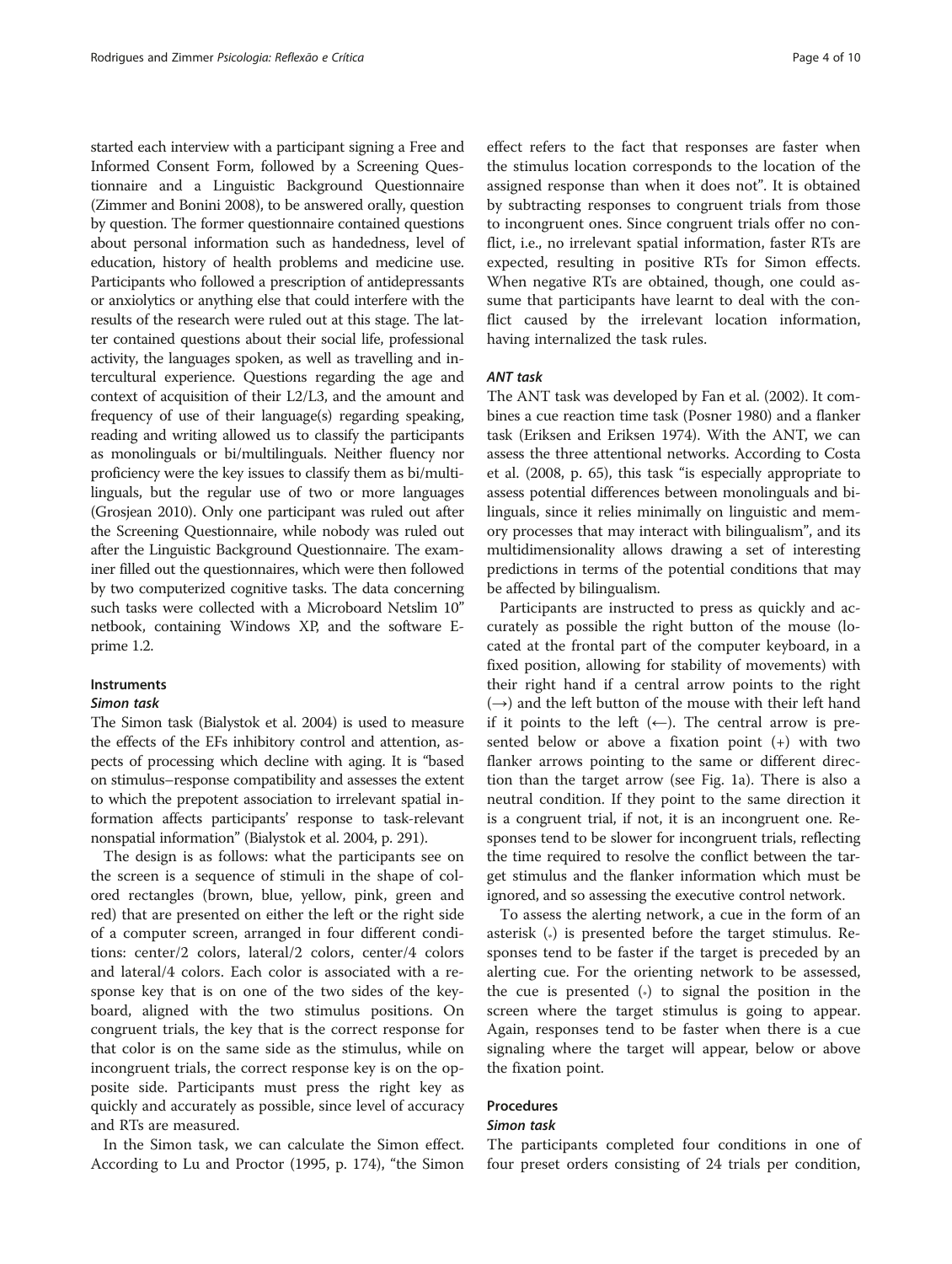<span id="page-4-0"></span>

which were all then repeated in the reverse order, producing 48 trials for each of them. Each condition was preceded by a set of practice trials, four for the 2-color conditions and eight for the 4-color conditions, which were identical to test trials. Participants had to complete all eight practice trials correctly to move on to test trials; if not, the program recycled until all practice trials were completed successfully.

In the 2-color conditions, participants were instructed to press 1 when they saw a blue rectangle and 0 when they saw a brown one. In the 4-color conditions, participants were instructed to press 1 when they saw a green or a pink rectangle, 0 when they saw a red or a yellow one. Trials began with a sound (a computer "bing") and a fixation cross (+) that appeared in the center of the screen for 300 ms. Immediately after the cue, the stimulus appeared and remained on the screen until a response was made. The response clock started at the

onset of the stimulus. The fixation cross and the sound reappeared 500 ms after the response to signal the next trial. When the stimuli were presented in lateral positions, the order of trials was randomized and divided equally between congruent and incongruent items.

## ANT task

The actual experiment was preceded by a set of 24 practice trials (about 2 min). Then, participants took three experimental blocks of trials presented in random order (5 min each). There were two within factors, "Cue Type" (no cue, center cue, double cue, spatial cue), and "Flanker Type" (neutral, congruent, incongruent). The crossing of those values resulted in 12 experimental conditions. Each condition was represented by 8 trials in each block, leading to a total of 96 trials per block. Participants were instructed to rest between blocks. The event presentation was as follows: (a) the fixation point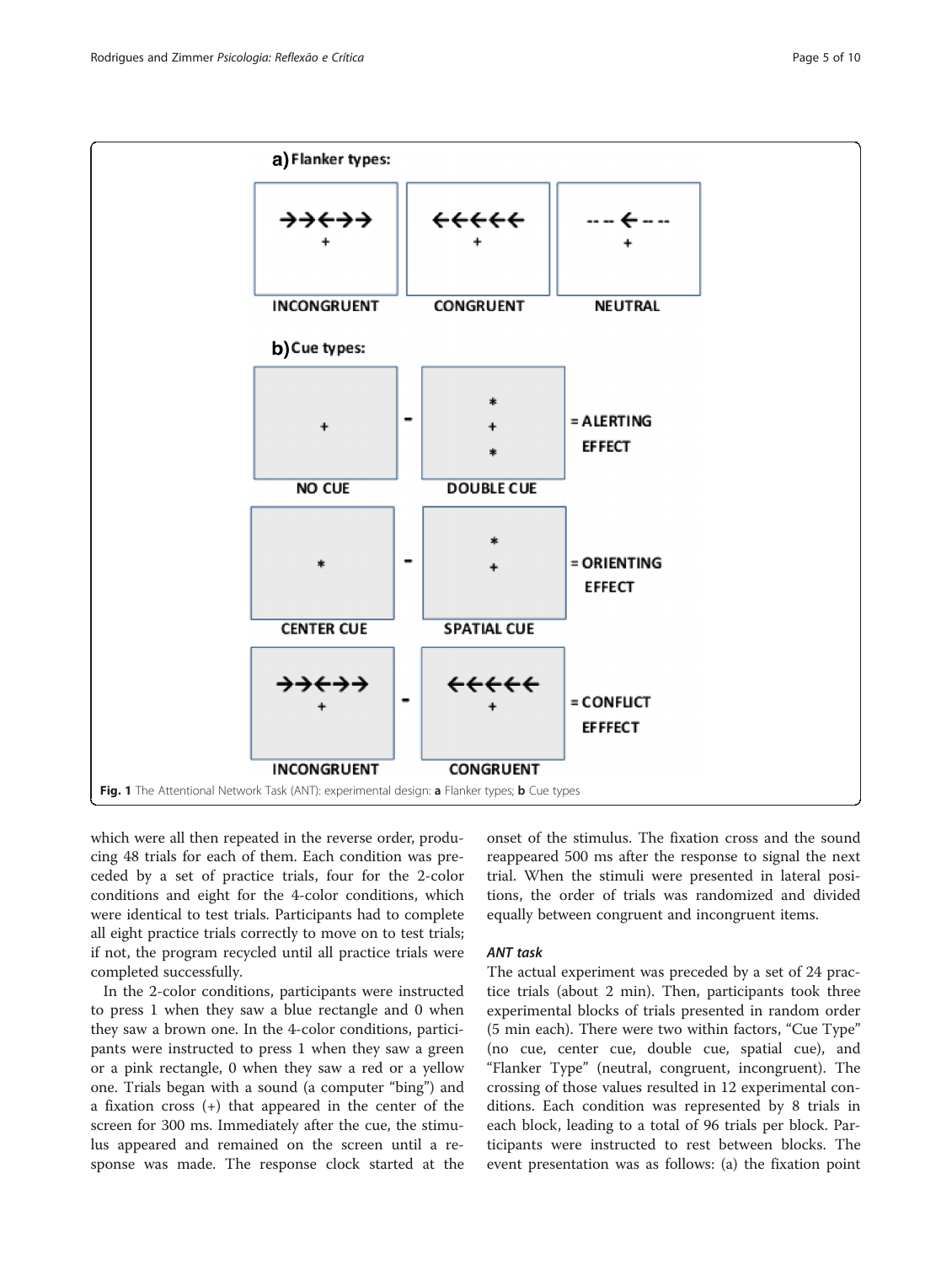(+) appeared on the center of the screen for 400 ms; (b) a cue (\*) was presented for 100 ms; (c) a fixation period for 400 ms after the cue; (d) the target arrow and the flankers were presented simultaneously until participant's response or up to  $1700$  ms; then,  $(f)$  the target and flankers disappeared after response and the next trial began. The fixation cross appeared at the center of the screen during the whole trial (Costa et al. [2008](#page-8-0); Fan et al. [2002\)](#page-8-0). The final scores were obtained by subtracting: RT no cue from RT double cue (Alerting effect); RT center cue from RT spatial cue (Orienting effect); and RT incongruent from RT congruent (Conflict effect) (see Fig. [1b\)](#page-4-0).

#### Design

The participants performed the Simon task (Bialystok et al. [2004](#page-8-0)), and the ANT task (Fan et al. [2002](#page-8-0)). In both, "RT" and level of "Accuracy" were taken as dependent variables, and "Language Group" (monolingual/bilingual) was taken as an independent variable. In order to choose the appropriate statistical tests, we contrasted the normality hypothesis for all the pairs of samples with the Shapiro–Wilk and the Kolmogorov-Smirnov tests. Since we were dealing with independent factors, we also used the Levene test to see the homogeneity of variance. Results indicated that some of our variables did not show normality or homogeneity and so were measured by non-parametric tests such as the Mann-Whitney, while others could be measured by Independent Samples ttests. Because we were dealing with second language research, we used a p-value below 0.05 as a cut-off point for all the statistical tests.

# Results

#### Simon task

The mean RTs for the correct trials and accuracy scores in each of the Simon conditions are presented in Table 1. Non-parametric tests were run for all the accuracy scores because our variables did not show normality or homogeneity. Mann-Whitney tests revealed no significant statistical differences between the groups in most conditions, since both language groups made very few errors in all four conditions, with the mean percentage of errors ranging from 0 to 4 % – bilinguals (2 %) and monolinguals (1 %). The only significant statistical difference in terms of accuracy was the lateral congruent 2-color condition, in which monolinguals outperformed bilinguals  $(Z = -2.12, p = .03)$  (see Table 1).

The RTs for the center 2-color and 4-color conditions, and the lateral congruent 2-color and 4-color conditions were also examined with Mann-Whitney tests. Significant statistical differences were found in the center 4 color condition, favoring bilinguals  $(Z = -2.07, p = .04)$ , and in the lateral congruent 2-color condition, also favoring bilinguals ( $Z = -2.58$ ,  $p = .01$ ). The RTs for the lateral incongruent 2-color and 4-color conditions were examined with Independent Samples t-tests, with no significant statistical differences.

Regarding the Simon effect (also shown in Table 1), no significant statistical differences were found, as indicated by an Independent Samples t-test for the 2-color Simon effect, and by a Mann-Whitney test for the 4-color Simon effect. As a matter of fact, both bilinguals and monolinguals had faster RTs in incongruent trials than in congruent ones, resulting in negative RTs for the Simon effects for both groups in the 2- and 4-color conditions, thus revealing no interference effects.

# ANT task

The mean RTs (ms) for the correct trials and error rates (%) in each of the ANT conditions are presented in Table [2](#page-6-0). The error rates (see Table [2b](#page-6-0)) ranged from 0 to 4 % – bilinguals (1 %) and monolinguals (2 %) – for which Mann-Whitney tests were run, revealing no significant statistical differences between the groups. Mann-Whitney tests were run for two RT scores: the spatial cue congruent condition, with no differences between the groups, and the double cue incongruent condition, revealing significant statistical differences favoring bilinguals  $(Z = -2.27, p = .02)$  (see Table [2](#page-6-0)a). All the other RT scores were examined with Independent Samples ttests, but no significant statistical differences were found.

Table 1 Mean Reaction Time (RT) (in Milliseconds) and Accuracy (ACC) for Simon Task and Language Group

|                | No. of colors  |                  |            | Lateral          |                |                 |             | Simon effect |
|----------------|----------------|------------------|------------|------------------|----------------|-----------------|-------------|--------------|
| Language group |                | Center           |            | Congruent        |                | Incongruent     |             |              |
|                |                | $RT$ (ms)        | ACC(%)     | $RT$ (ms)        | ACC (%)        | $RT$ (ms)       | ACC(%)      |              |
| Monolingual    |                |                  |            |                  |                |                 |             |              |
| (20)           | 2              | 570.67 (105.47)  | 0.99(0.02) | 648.04 (108.94)  | $0.98*$ (0.05) | 578.85 (106.72) | 1.00 (0.01) | $-69.18$     |
|                | 4              | 711.47 (174.72)  | 0.98(0.04) | 698.77 (160.12)  | 0.99(0.02)     | 669.76 (118.64) | 1.00(0.01)  | $-29.01$     |
| Bilingual      |                |                  |            |                  |                |                 |             |              |
| (20)           |                | 517.44 (130.55)  | 0.98(0.04) | 571.57* (128.82) | 0.96(0.05)     | 533.90 (113.69) | 0.99(0.04)  | $-37.67$     |
|                | $\overline{4}$ | 622.20* (159.64) | 0.97(0.04) | 634.13 (129.10)  | 0.96(0.05)     | 630.20 (157.08) | 0.99(0.02)  | $-3.93$      |

Note. Source: Study data. Standard deviations are in parentheses

\*Statistically significant differences ( $p < 0.05$ )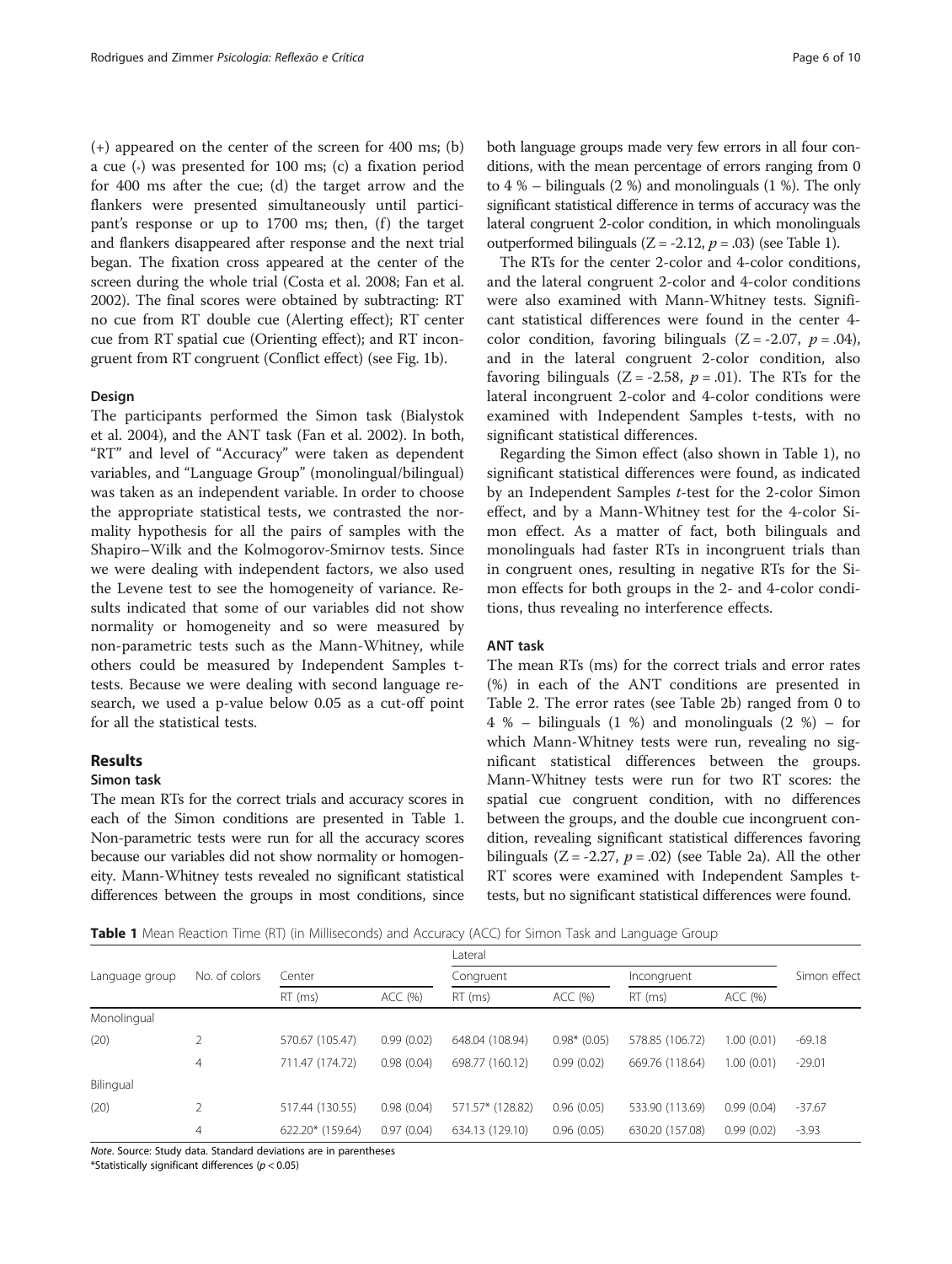|                  | Flanker    |                |              |              |                 |      |                  |  |  |  |  |
|------------------|------------|----------------|--------------|--------------|-----------------|------|------------------|--|--|--|--|
|                  | Congruent  |                | Incongruent  |              | Conflict effect |      |                  |  |  |  |  |
|                  | Bil        | Mon            | Bil          | Mon          | Bil             | Mon  | $\Delta$ Bil-Mon |  |  |  |  |
| (a) Cue          |            |                |              |              |                 |      |                  |  |  |  |  |
| None             | 595 (85)   | 621 (69)       | 699 (119)    | 742 (74)     | 104             | 121  | 17               |  |  |  |  |
| Double           | 549 (77)   | 571 (55)       | $668*$ (110) | 725 (60)     | 119             | 154  | 35               |  |  |  |  |
| Center           | 572 (96)   | 593 (66)       | 682 (118)    | 744 (86)     | 110             | 151  | 41               |  |  |  |  |
| Spatial          | 511 (76)   | 538 (70)       | 591 (107)    | 654 (93)     | 80              | 116  | 36               |  |  |  |  |
| Allerting effect | 46         | 50             | 31           | 17           |                 |      |                  |  |  |  |  |
| $\Delta$ Bil-Mon |            | $\overline{4}$ |              | 14           |                 |      |                  |  |  |  |  |
| Orienting effect | 61         | 55             | 91           | 90           |                 |      |                  |  |  |  |  |
| $\Delta$ Bil-Mon |            | 6              |              | $\mathbf{1}$ |                 |      |                  |  |  |  |  |
| $(b)$ Cue        |            |                |              |              |                 |      |                  |  |  |  |  |
| None             | 0.01(0.02) | 0.01(0.02)     | 0.02(0.03)   | 0.03(0.04)   | 0.01            | 0.02 | 0.01             |  |  |  |  |
| Double           | 0.00(0.01) | 0.00(0.01)     | 0.02(0.03)   | 0.04(0.04)   | 0.02            | 0.04 | 0.02             |  |  |  |  |
| Center           | 0.01(0.02) | 0.01(0.02)     | 0.02(0.03)   | 0.04(0.07)   | 0.01            | 0.03 | 0.02             |  |  |  |  |
| Spatial          | 0.00(0.01) | 0.01(0.02)     | 0.02(0.03)   | 0.02(0.05)   | 0.02            | 0.01 | 0.01             |  |  |  |  |
| Allerting effect | 0.01       | 0.01           | $\mathbf 0$  | $-0.01$      |                 |      |                  |  |  |  |  |
| $\Delta$ Bil-Mon |            | $\overline{0}$ |              | $-0.01$      |                 |      |                  |  |  |  |  |
| Orienting effect | 0.01       | 0              | $\mathbf 0$  | 0.02         |                 |      |                  |  |  |  |  |
| $\Delta$ Bil-Mon |            | 0.01           |              | 0.02         |                 |      |                  |  |  |  |  |

<span id="page-6-0"></span>Table 2 Mean Reaction Times (in Milliseconds) (a) and Error Rates (%) (b) for Bilingual and Monolingual Participants Broken for Flanker Type and Cue Type

Note. Source: Study data. Standard deviations are in parentheses

\*Statistically significant differences ( $p < 0.05$ ); Bil (Bilingual); Mon (Monolingual);

Δ Bil-Mon: the result of the difference between Bilinguals and Monolinguals

Both bilinguals and monolinguals obtained higher RTs in all the incongruent conditions, resulting in positive RTs for Conflict effects, revealing the expected difficulty to respond to trials with incongruent flankers. Even though bilinguals (103 ms,  $SD = 47.30$ ) suffered less interference than monolinguals (135 ms,  $SD = 72.48$ ) in terms of Conflict effect, a Mann-Whitney test revealed no significant statistical differences between the groups. The same is true about the Alerting effect, bilinguals  $(44.25 \text{ ms}, SD =$ 26.00) and monolinguals  $(40.37 \text{ ms}, SD = 27.60)$ , and about the Orienting effect, bilinguals  $(67.32 \text{ ms}, SD =$ 28.33) and monolinguals  $(62.74 \text{ ms}, SD = 28.53)$ . Also for these two effects, Independent Samples t-tests revealed no significant differences between the groups.

# **Discussion**

# Simon task

There was only one significant statistical difference in accuracy favoring monolinguals, but accuracy is not the focus of our study. Concerning RTs, bilinguals were faster than monolinguals in two conditions, the center 4 color and the lateral congruent 2-color conditions. However, it is important to say that central and lateral congruent conditions are neutral for they do not offer any

conflict (i.e. no irrelevant spatial information). Bilinguals were expected to be faster in both congruent and incongruent trials, or to show an advantage in the Simon effect. However, both bilinguals and monolinguals presented faster RTs in incongruent trials, resulting in negative RTs for the Simon effect, but with no significant differences. In face of negative RTs, one could claim that the Simon effect is null. As Bialystok [\(2004,](#page-8-0) p. 291) points out, "numerous studies with this task have confirmed that the irrelevant location information results in reliably longer reaction times (RTs) for incongruent items". Such tasks are very sensitive to the parameters in the experiment, such as timing, stimuli characteristics, etc. However, negative RTs for the Simon effect have been found in several studies conducted in Brazil using different versions of the Simon task (e.g., Bandeira [2010](#page-8-0); Finger et al. [2011;](#page-8-0) Kramer [2011](#page-9-0); Martins [2010;](#page-9-0) Pinto [2009](#page-9-0)) to different age groups, with different types of bilinguals, which means that such pattern deserves a more careful investigation, especially because the design of the Simon task applied to our participants, and in some of the other Brazilian studies mentioned above, is the same one used by Bialystok et al. ([2004\)](#page-8-0) in Study 2.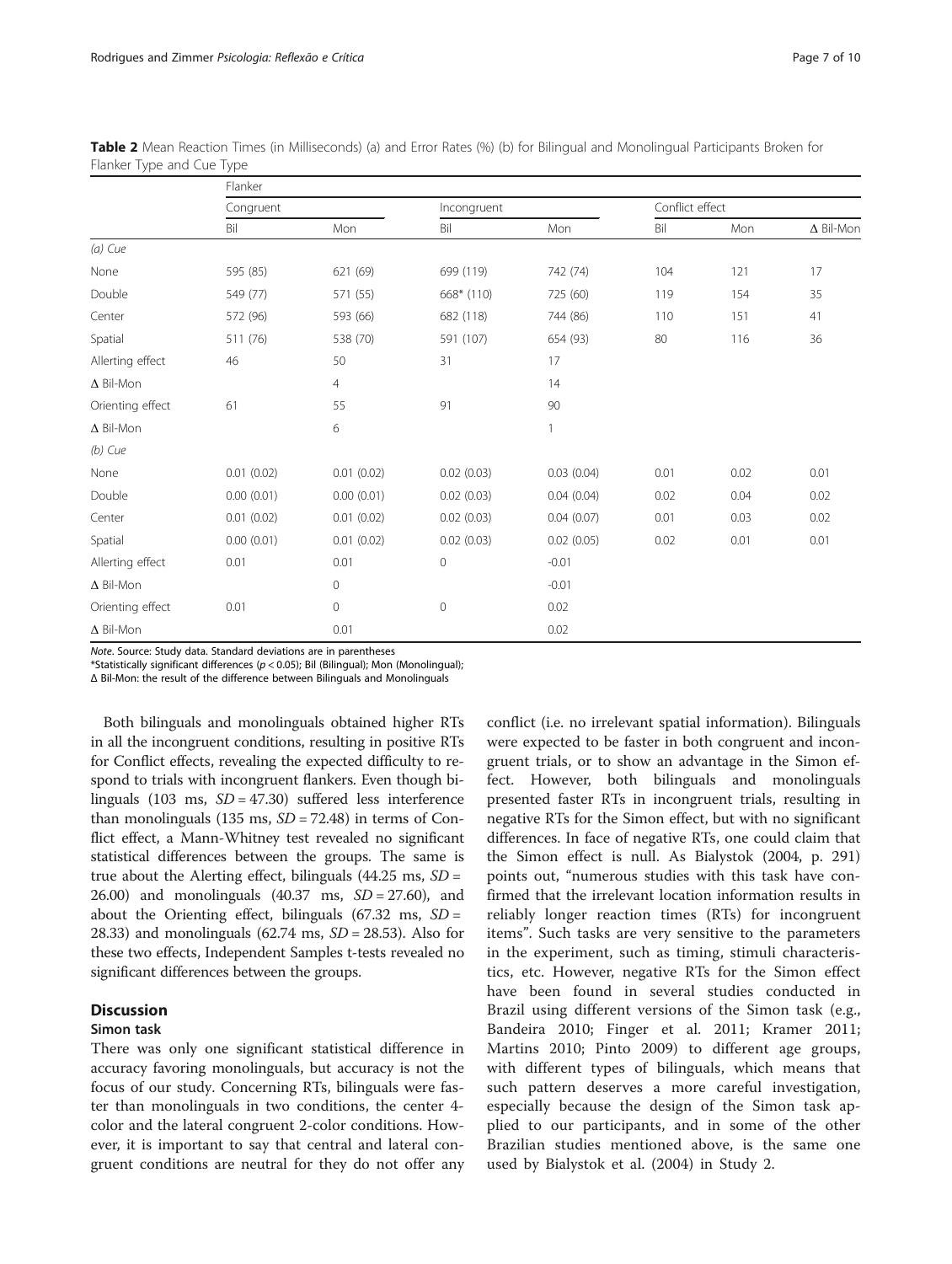In Bialystok et al. [\(2004\)](#page-8-0), a bilingual advantage in the interference effect was found in Studies 1 and 2 for both middle-aged and old-aged participants, being more pronounced for the younger groups, showing that bilingualism "did not attenuate the age-related decline in inhibitory effectiveness" (Bialystok et al. [2004](#page-8-0), p. 293), as the authors had expected. Other studies using the Simon task with different age groups have not been able to replicate Bialystok et al.'s results regarding the interference effect: children (Bialystok et al. [2005a](#page-8-0), [b;](#page-8-0) Martin-Rhee and Bialystok [2008\)](#page-9-0); and young adults (Bialystok [2006](#page-8-0); Bialystok et al. [2005a](#page-8-0), [b;](#page-8-0) Humphrey and Valian [2012](#page-8-0); Paap and Greenberg [2013](#page-9-0)). Moreover, countering Hilchey and Klein's [2011](#page-8-0) statement that older aged groups have been understudied, there are various Brazilian studies, such as Pinto's [\(2009](#page-9-0)) and Kramer's [\(2011\)](#page-9-0), including our own, addressing middle-aged adults, and again Pinto's and Kramer's studies, plus Billig's ([2009\)](#page-8-0) and Martins's ([2010\)](#page-9-0) studies addressing elder individuals, which have not been able to replicate Bialystok et al.'s ([2004\)](#page-8-0) results either.

We cannot ignore, in face of so many results pointing to no bilingual advantage in the interference effect, that the massive impossibility to replicate Bialystok et al.'s [2004](#page-8-0) results might rely on the fact that their study might present methodological inconsistencies regarding demographic factors, once they included populations with different nationalities and certainly dramatic cultural differences, and the data were even collected in different countries. Subsequent studies have taken more appropriate measures to minimize as much as possible such differences, including type of bilingualism and social economic status. The latter, as reinforced by Morton and Harper ([2007](#page-9-0)) and Mezzacappa [\(2004\)](#page-9-0), might have an impact on the bilingual advantage, and also covary with executive ability, for higher social economic status tends to be associated with better performance on measures of cognitive functioning.

Our study, contrary to Bialystok et al.'s [\(2004\)](#page-8-0), investigated a more homogeneous sample, since all the participants were born and raised in Brazil, were extremely familiar with computers and were controlled for video game use. Another differing variable between Bialystok et al.'s [2004](#page-8-0) study and ours refers to the instruments used to select the participants. While they used instruments such as PPVT–III, Catell Intelligence task, Digit Span tasks, we used the screening and the linguistic background questionnaires (Zimmer and Bonini [2008](#page-9-0)). These differences regarding control of variables may account for the difficulty found by us and other researchers to replicate Bialystok et al.'s findings. Furthermore, it is important to bear in mind the fact that no other study included a homogeneous professional group with such strong cognitive demands, nor with such high levels of education. Both "profession" and "level of education" could be the key variables interfering with the bilingual advantage in this particular study.

# ANT task

Contrary to the results in the Simon task, in the ANT task, incongruent trials were more difficult than congruent ones, resulting in longer RTs for both groups. The same is true for alerting and orienting cues: trials with no cues were more difficult than the ones with double cues; and trials with center cues were more difficult than the ones with spatial cues. However, it is important to point out that such conclusions are based on the observation of the averages, once we did not run tests within participants to compare their performance regarding the different types of trials, that being one of the limitations of our study. Regarding the tests between participants, no significant statistical differences were found in any of the three attentional networks.

Concerning the three effects measured, it is important to underscore that no study has ever reported a bilingual advantage on the Orienting effect, regardless of age group. However, in Costa et al. ([2008\)](#page-8-0), who investigated a population of young adults, a bilingual advantage was found for both Conflict and Alerting effects. The same age group was also investigated in Costa et al. ([2009](#page-8-0)), but no bilingual advantage was found for the Alerting effect. The only bilingual advantage found was for Conflict effect, but it was restricted to Block 1 of the 75 % congruent version. On this matter, it is important to highlight that Costa et al. ([2008](#page-8-0)) and Costa et al. ([2009\)](#page-8-0) used different percentages of congruent trials. Costa et al.'s [2008](#page-8-0) experiment was divided equally between neutral, congruent and incongruent trials (which was replicated in the present study). However, Costa et al.'s [2009](#page-8-0) two experiments were divided as follows: the first one used two low-monitoring versions (92 and 8 % congruent trials), while the second one used two high-monitoring versions (50 and 75 % congruent trials). Such differences in number of congruent trials, also pointed out by Hilchey and Klein ([2011](#page-8-0)), could serve as an explanation for the inconsistency of results found between these two studies, which focused on the same age group and similar bilinguals (early and highly-proficient), but the authors themselves claim they still cannot explain their own contrasting results (Costa et al. [2009,](#page-8-0) Appendix C). Concerning other age groups, the study by Carlson and Meltzoff ([2008](#page-8-0)), which used the children's version of the ANT task, assessed only the executive control network, but RTs for the ANT task results are not provided by the authors, thus it is not possible to assume a bilingual advantage regarding such effect in this age group.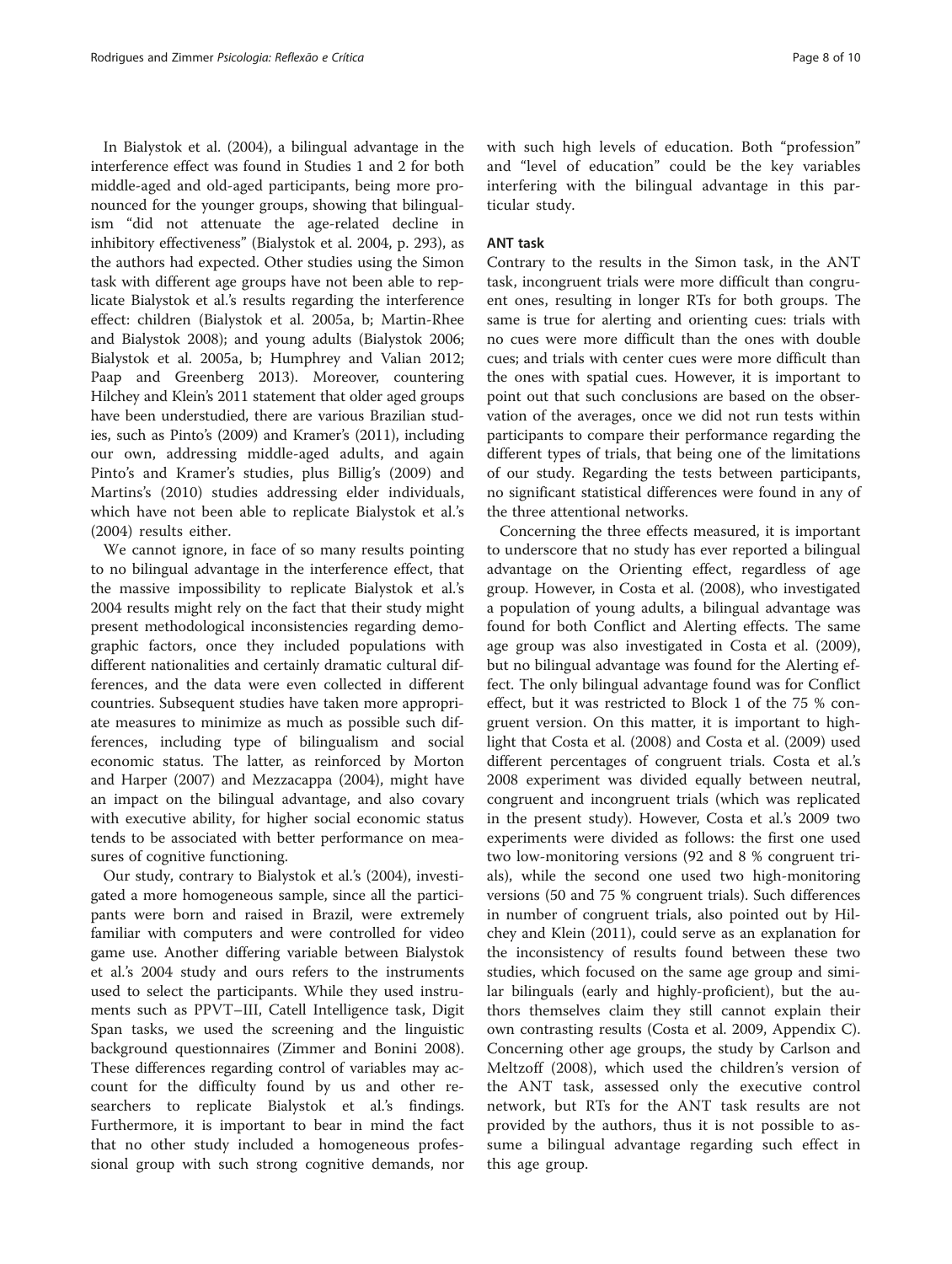# <span id="page-8-0"></span>Conclusion

This study was an attempt to replicate previous experiments on the so-called bilingual advantage concerning inhibitory and attentional control in two nonlinguistic interference tasks (the Simon task and the ANT task), and to contribute to the number of studies of this nature by including middle-aged participants as well. We also sought an effect of the variable "Profession" as a possible natural competitor with bilingualism in strengthening such EFs. Our results seem to corroborate our assumptions, since no bilingual advantage was found whatsoever in the interference effect or in any of the three attentional networks for this professional group. However, in order to reinforce that, it is advisable that in future studies a control group with the same age and level of education but a different profession be included to be compared to the businesspeople in both tasks. Furthermore, it is important to keep in mind that there is still a lot of controversy (Hilchey and Klein 2011; Paap and Greenberg [2013](#page-9-0)) concerning all the findings regarding the effects of bilingualism on cognition in studies both abroad and in Brazil. Thus, further studies should be extremely thorough regarding their bilingual and monolingual populations in order to avoid methodological inconsistencies.

#### Competing interests

The authors declare that they have no competing interests.

#### Authors' contributions

LRR carried out the experimental studies, the statistical analysis and drafted the manuscript. All authors read and approved the final manuscript.

#### Author details

<sup>1</sup> Pontificia Universidade Catolica do Rio Grande do Sul, Porto Alegre, Brazil. <sup>2</sup> Centro Universitário Ritter dos Reis, Porto Alegre, Brazil.

#### Received: 8 February 2016 Accepted: 7 April 2016 Published online: 20 April 2016

#### References

- Abutalebi J, Green D. Bilingual language production: The neurocognition of language representation and control. J Neurolinguistics. 2007;20:242–75. doi: [10.1016/j.jneuroling.2006.10.003.](http://dx.doi.org/10.1016/j.jneuroling.2006.10.003)
- Abutalebi J, Della Rosa PA, Green DW, Hernandez M, Scifo P, Keim R, et al. Bilingualism tunes the anterior cingulate cortex for conflict monitoring. Cereb Cortex. 2012;22:2076–86. doi:[10.1093/cercor/bhr287.](http://dx.doi.org/10.1093/cercor/bhr287)
- Alvarez JA, Emory E. Executive function and the frontal lobes: a meta-analytic review. Neuropsychol Rev. 2006;16(1):17–42. doi[:10.1007/s11065-006-9002-x](http://dx.doi.org/10.1007/s11065-006-9002-x).
- Associated Press (2001). Some facts about the world's 6,800 tongues. Retrieved from the Web 11/7/12. [http://edition.cnn.com/2001/US/06/19/language.](http://edition.cnn.com/2001/US/06/19/language.glance/index.html) [glance/index.html.](http://edition.cnn.com/2001/US/06/19/language.glance/index.html)
- Baker C, Jones SP. Encyclopedia of bilingualism and bilingual education. Clevedon: Multilingual Matters; 1998.
- Bandeira MHT. Diferenças entre crianças monolíngues e multilíngues no desempenho de tarefas de funções executivas e na transferência de padrões de VOT (Voice Onset Time) entre as plosivas surdas do pomerano, do português e do inglês. 2010. (Unpublished master's thesis). Universidade Católica de Pelotas (UCPel), Pelotas.
- Bialystok E. Effect of bilingualism and computer video game experience on the Simon task. Can J Exp Psychol. 2006;60:68–79. doi:[10.1037/cjep2006008.](http://dx.doi.org/10.1037/cjep2006008)
- Bialystok E. Bilingualism: the good, the bad, and the indifferent. Bilingualism. 2009;12:3–11. doi:[10.1017/S1366728908003477.](http://dx.doi.org/10.1017/S1366728908003477)
- Bialystok E, Feng X (2011). Language proficiency and its implications for monolingual and bilingual children. In: Durgunoglu, A., & Goldenberg, C. (Ed.). New York, NY: Challenges for language learners in language and literacy development. Guilford Press, p. 121-140.
- Bialystok E, Craik FIM, Klein R, Viswanathan M. Bilingualism, aging, and cognitive control: evidence from the Simon task. Psychol Aging. 2004;19:290–303. doi[:10.1037/0882-7974.19.2.290.](http://dx.doi.org/10.1037/0882-7974.19.2.290)
- Bialystok E, Craik FIM, Grady C, Chau W, Ishii R, Gunji A, et al. Effect of bilingualism on cognitive control in the Simon task: Evidence from MEG. Neuroimage. 2005a;24:40–9. doi:[10.1016/j.neuroimage.2004.09.044](http://dx.doi.org/10.1016/j.neuroimage.2004.09.044).
- Bialystok E, Martin MM, Viswanathan M. Bilingualism across the lifespan: the rise and fall of inhibitory control. Int J Bilingualism. 2005b;9:103–19. doi[:10.1177/](http://dx.doi.org/10.1177/13670069050090010701) [13670069050090010701](http://dx.doi.org/10.1177/13670069050090010701).
- Bialystok E, Craik FIM, Freedman M. Bilingualism as a protection against the onset of symptoms of dementia. Neuropsychologia. 2007;45:459–64. doi[:10.1212/](http://dx.doi.org/10.1212/WNL.0b013e3181fc2a1c) [WNL.0b013e3181fc2a1c](http://dx.doi.org/10.1212/WNL.0b013e3181fc2a1c).
- Billig JD. Bilinguismo e envelhecimento: Efeitos no controle cognitivo. 2009. (Unpublished master's thesis). Universidade Federal do Rio Grande do Sul (UFRGS), Porto Alegre.
- Carlson SM, Meltzoff AN. Bilingual experience and executive functioning in young children. Dev Sci. 2008;11(2):282–98. doi:[10.1111/j.1467-7687.2008.00675.x](http://dx.doi.org/10.1111/j.1467-7687.2008.00675.x).
- Chan RC, Shum D, Toulopoulou T, Chen EY. Assessment of executive functions: Review of instruments and identification of critical issues. Arch Clin Neuropsychol. 2008;23(2):201–16. doi:[10.1016/j.acn.2007.08.010.](http://dx.doi.org/10.1016/j.acn.2007.08.010)
- Costa A, Hernández M, Sebastián-Gallés N. Bilingualism aids conflict resolution: evidence from the ANT task. Cognition. 2008;106:59–86. doi:[10.1016/j.](http://dx.doi.org/10.1016/j.cognition.2006.12.013) [cognition.2006.12.013](http://dx.doi.org/10.1016/j.cognition.2006.12.013).
- Costa A, Hernández M, Costa-Faidella J, Sebastián-Gallés N. On the bilingual advantage in conflict processing: Now you see it, now you don't. Cognition. 2009;113:135–49. doi[:10.1016/j.cognition.2009.08.001.](http://dx.doi.org/10.1016/j.cognition.2009.08.001)
- Craik FIM, Bialystok E, Freedman M. Delaying the onset of Alzheimer's disease: bilingualism as a form of cognitive reserve. Neurology. 2010;75:1726–9. doi[:10.1212/WNL.0b013e3181fc2a1c.](http://dx.doi.org/10.1212/WNL.0b013e3181fc2a1c)
- Cummins J. Bilingualism and the development of metalinguistic awareness. J Cross-Cult Psychol. 1978;9:131–49. doi[:10.1177/002202217892001.](http://dx.doi.org/10.1177/002202217892001)
- Darsie ML. The mental capacity of American-born Japanese children. Comp Psychol Monogr. 1926;3:1–89.
- Eriksen BA, Eriksen CW. Effects of noise letters upon the identification of a target letter in a nonsearch task. Percept Psychophys. 1974;16:143–9. doi[:10.3758/](http://dx.doi.org/10.3758/BF03203267) [BF03203267.](http://dx.doi.org/10.3758/BF03203267)
- Fan J, McCandliss BD, Sommer T, Raz A, Posner MI. Testing the efficiency and independence of attentional networks. J Cogn Neurosci. 2002;14:340–7. doi: [10.1162/089892902317361886](http://dx.doi.org/10.1162/089892902317361886).
- Finger I, Zimmer MC, Fontes ABAL. El bilingüismo en el mantenimiento de las funciones cognitivas a lo largo del curso de envejecimiento. In: XII Congreso de la Sociedad LatinoAmericana de Neuropsicología, Santiago - Chile. XII Congreso de la Sociedad LatinoAmericana de Neuropsicología - Programa y Resúmenes. Santiago: Pontifícia Universidad Católica de Chile, 13-13; 2011.
- Gollan TH, Acenas LAR. What is a TOT? Cognate and translation effects on tip-ofthe-tongue states in Spanish-English and Tagalog-English bilinguals. J Exp Psychol Learn Mem Cogn. 2004;30:246–69. doi:[10.1037/0278-7393.30.1.246](http://dx.doi.org/10.1037/0278-7393.30.1.246).
- Gollan TH, Montoya RI, Werner G. Semantic and letter fluency in Spanish-English bilinguals. Neuropsychology. 2002;16:562–76. doi[:10.1037/0894-4105.16.4.562.](http://dx.doi.org/10.1037/0894-4105.16.4.562)
- Green DW. Mental control of the bilingual lexico-semantic system. Bilingualism Lang Cogn. 1998;1:67–81. doi:[10.1017/S1366728998000133.](http://dx.doi.org/10.1017/S1366728998000133)
- Grosjean F. The bilingual's language modes. In: Nicol JL, editor. One mind, two languages: bilingual language processing. Oxford: Blackwell; 2001. p. 1–22.
- Grosjean F. Bilingual: Life and reality. Cambridge, Mass.: Harvard University Press; 2010. Hernandez M, Costa A, Fuentes LJ, Vivas AB, Sebastian-Galles N. The impact
- of bilingualism on the executive control and orienting networks of attention. Bilingualism Lang Cogn. 2010;13(03):315–25. doi:[10.1017/](http://dx.doi.org/10.1017/S1366728909990010) [S1366728909990010](http://dx.doi.org/10.1017/S1366728909990010).
- Hilchey MD, Klein RM. Are there bilingual advantages on nonlinguistic interference tasks? Implications for plasticity of executive control processes. Psychon Bull Rev. 2011;18:625–58. doi:[10.3758/s13423-011-0116-7.](http://dx.doi.org/10.3758/s13423-011-0116-7)
- Humphrey AD, Valian VV. Multilingualism and cognitive control: Simon and flanker task performance in monolingual and multilingual young adults. In: 53rd Annual meeting of the psychonomic society, Minneapolis, MN. 2012.
- Kessler C, Quinn ME. Language minority children's linguistic and cognitive creativity. J Multiling Multicult Dev. 1987;8:173–86. doi[:10.1080/01434632.](http://dx.doi.org/10.1080/01434632.1987.9994284) [1987.9994284](http://dx.doi.org/10.1080/01434632.1987.9994284).